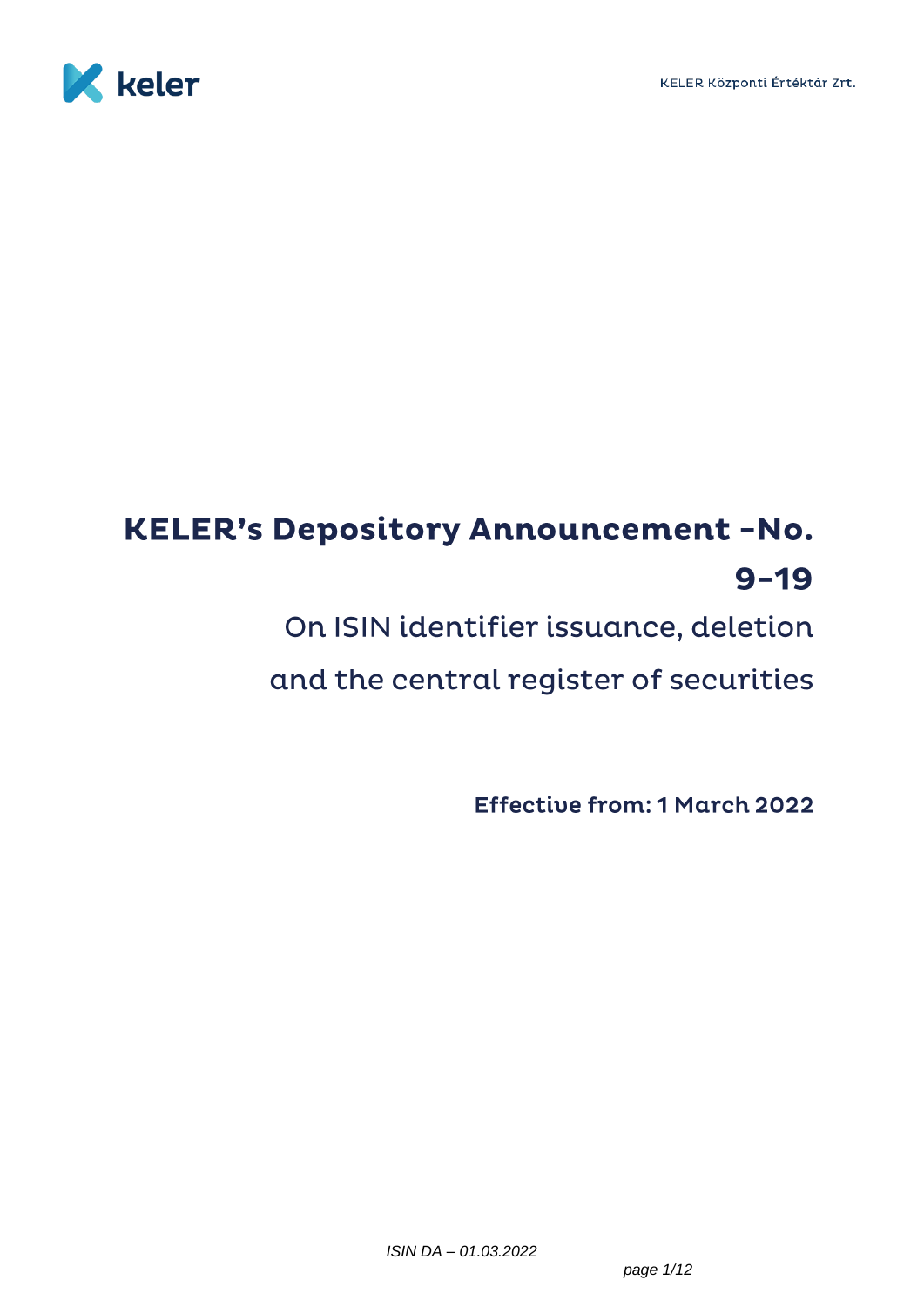

# **Contents**

| <b>KELER'S DEPOSITORY ANNOUNCEMENT -NO. 9-19</b>                           | 1            |
|----------------------------------------------------------------------------|--------------|
| 1. INTRODUCTION                                                            | 3            |
| <b>2. TERMS USED IN THIS DEPOSITORY ANNOUNCEMENT</b>                       | $\mathbf{3}$ |
| 3. LEGAL BACKGROUND OF THE PERFORMANCE OF THE ACTIVITY                     | 3            |
| 4. SCOPE OF THE ISSUE OF THE ISIN IDENTIFIER                               | 4            |
| 5. THE PROCESS OF APPLYING FOR AN ISIN IDENTIFIER                          | 5            |
| 5.1 By a form                                                              | 5            |
| <b>5.2 Electronically</b>                                                  | 5            |
| 6. "RESTRICTION BY THE ISSUER" RECORDED IN THE EISIN<br><b>APPLICATION</b> | 5            |
| <b>7. PROCESS OF THE ISSUE OF THE ISIN IDENTIFIER</b>                      | 5            |
| 7.1 Handling of applications received in a printed form                    | 6            |
| 7.2 Handling of applications submitted electronically                      | 6            |
| 7.3 Contacts                                                               | 7            |
| 8. THE BILLING RULES OF THE FEE OF ISSUING THE ISIN IDENTIFIER             | 8            |
| <b>9. TECHNICAL ISIN IDENTIFIER</b>                                        | 8            |
| <b>CENTRAL SECURITIES REGISTER</b><br>10.<br>9                             |              |
| 10.1Procedure in the case of changes in data                               | 10           |
| Process in the case of the termination of an ISIN identifier<br>10.2       | 10           |
| <b>11. PROVISION OF INFORMATION ON ISIN IDENTIFIERS</b>                    | 12           |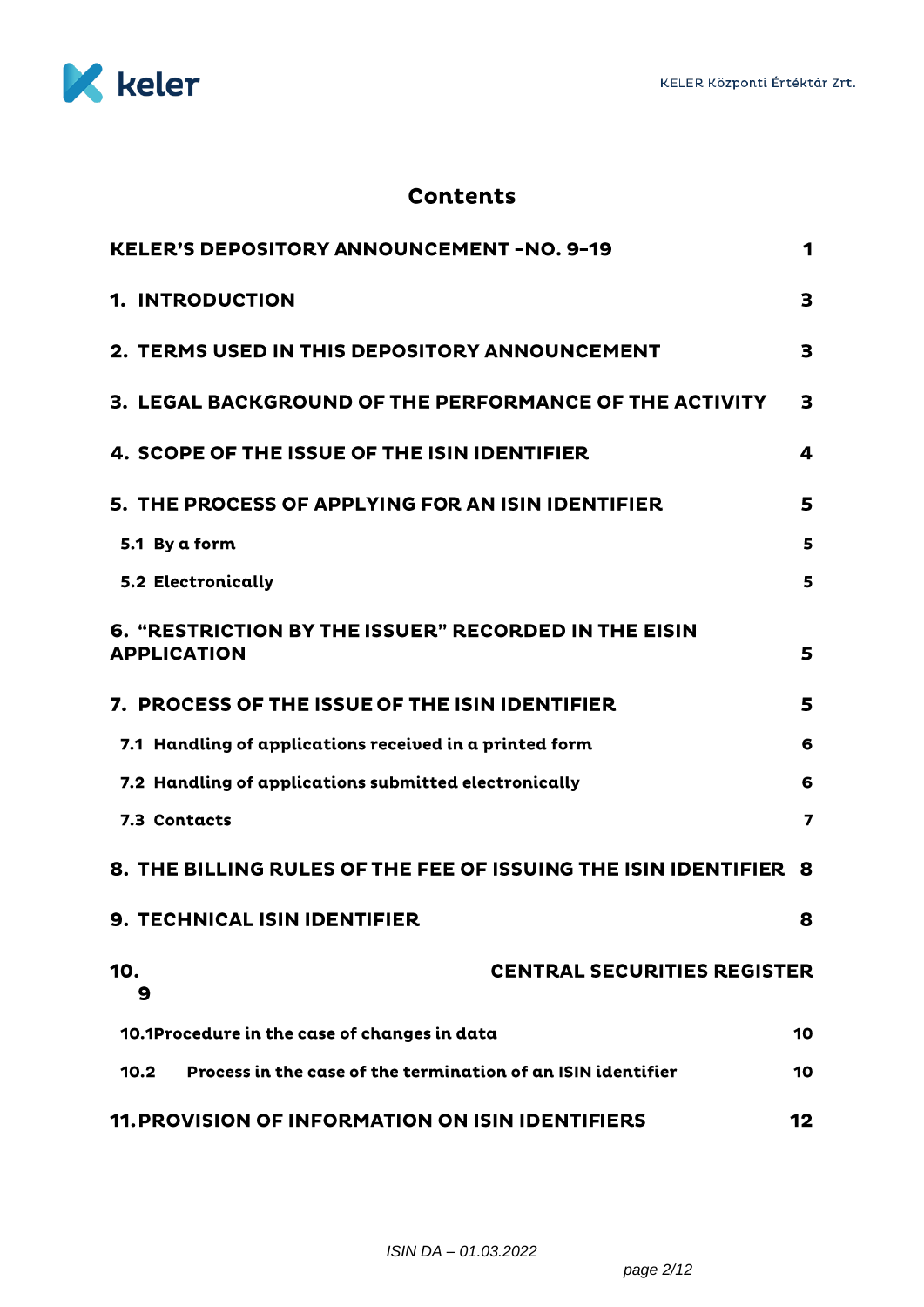

## 1. Introduction

This Depository Announcement stipulates the detailed rules (procedural deadlines, fee payment terms, etc.) of the issuer services of KELER Central Depository Ltd. (hereinafter: *KELER, or Central Depository*) related to the issuing and registering of ISIN identifiers.

#### $2.$ **Terms used in this Depository Announcement**

The terms used in this Depository Announcement comply with the terms used in the General Business Rules of KELER, unless defined otherwise in this depository announcement.

| <b>ISIN</b> identifier    | the term specified in Section 5 (1) 61 of Tpt., i.e. the series of<br>letters or numbers or a combination thereof, issued by the<br>central depository, serving the identification of securities<br>conferring the same rights or of stock exchange products. |
|---------------------------|---------------------------------------------------------------------------------------------------------------------------------------------------------------------------------------------------------------------------------------------------------------|
| eISIN system              |                                                                                                                                                                                                                                                               |
| Distributor               | the organisation specified in Section 4 (1) 44 of Kbftv., i.e.<br>cooperating in the marketing of collective investment<br>securities, specified in Section 23 (1) of Tpt.                                                                                    |
| Restriction by the Issuer |                                                                                                                                                                                                                                                               |
| Demat event               |                                                                                                                                                                                                                                                               |
| FB identifier             | In case of mutual funds, the technical identifier issued by MNB<br>instead of the issuer identifier, provided to KELER Ltd.                                                                                                                                   |

# 3. Legal background of the performance of the activity

As the central securities depository, KELER issues the ISIN codes and performs the central registry of the securities pursuant to Regulation (EU) No 909/2014 of the European Parliament and of the Council of 23 July 2014 on improving securities settlement in the European Union and on central securities depositories and amending Directives 98/26/EC and 2014/65/EU and Regulation (EU) No 236/2012 (hereinafter: CSDR), Act CXX of 2001 on the capital market (hereinafter: Tpt.), MNB Decree 20/2014 (VI.3.) (hereinafter: ISIN Decree), and Resolution no. H-EN-III-613/2020 of the Supervision Authority.

KELER, as the full member of ANNA (Association of National Numbering Agencies) and a national numbering agency (NNA) is the sole organisation in Hungary entitled to issue ISIN codes.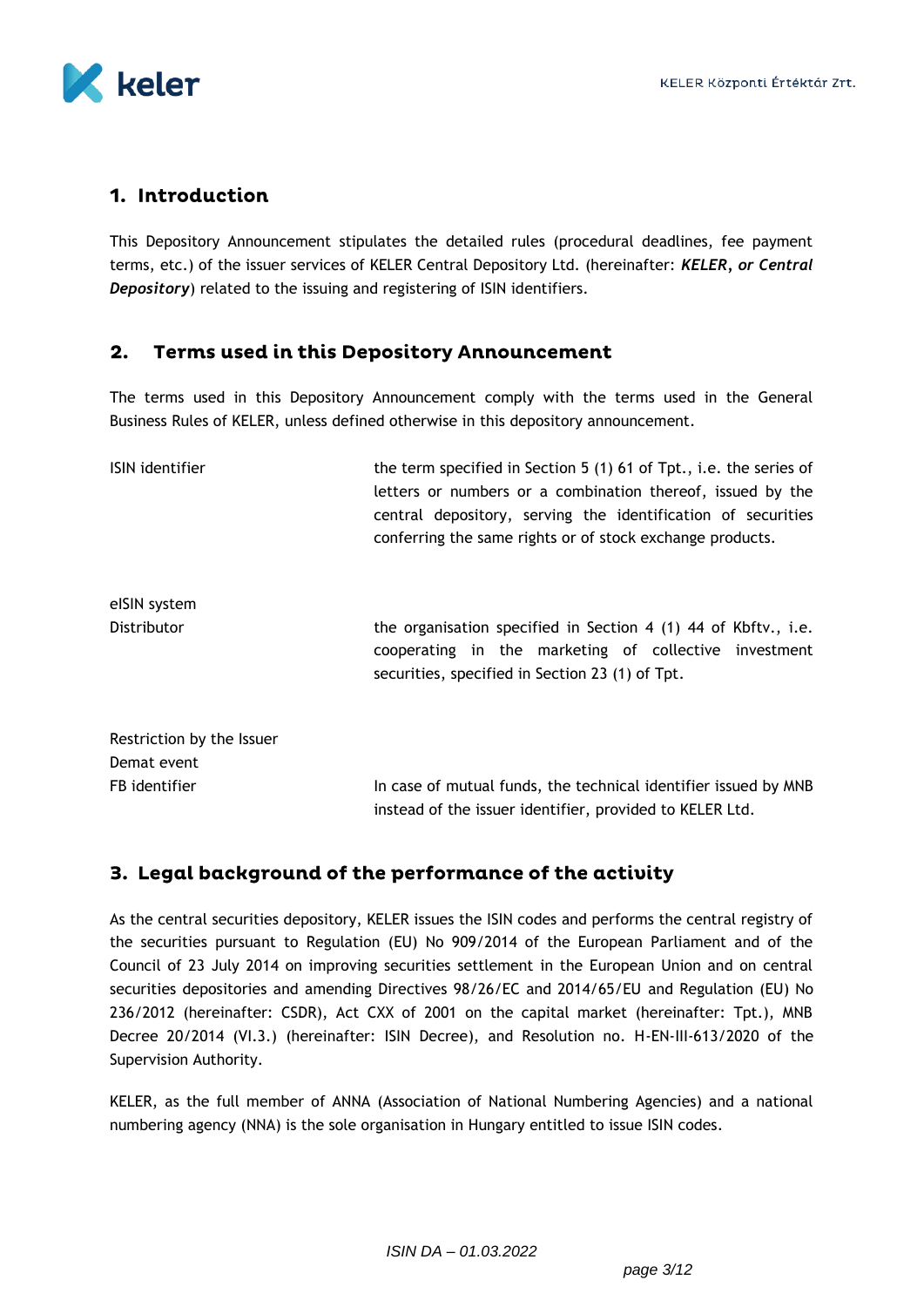

### 4. Scope of the issue of the ISIN identifier

KELER issues ISIN identifiers to securities issued in Hungary by domestic or foreign issuers, publicly or privately, in physical or in dematerialised form, issued in a series, as well as to other stock exchange products. KELER issues the ISIN identifier for those international bonds where the distributor is an entity registered in the Republic of Hungary.

Securities conferring the same rights, of the same face value and produced in the same manner constitute one series of securities. Securities belonging to one series have the same ISIN identifier.

The ISIN identifiers of securities belonging to one series and distributed later are different than the ISIN identifiers of securities distributed earlier, if

- securities distributed within one series but at a different time do not carry the same rights temporarily, or
- in the case of distributing securities belonging to a series of securities identical to a security already listed on a stock exchange, the listing on the same stock exchange of the securities distributed later does not take place at the same time as the distribution.

In addition to the above, the Issuer is required to apply for a new ISIN identifier

- for every individual series of securities,
- for each individual face value, i.e. if the given security was issued with several different face values (in case of physical securities with a higher denomination were not created by the merging of denominations),
- in the case of changes in face value, currency, the method of the production of the security, share class, etc., simultaneously with the termination of the ISIN identifier of the former series.
- In the case of securities to be issued in dematerialised form, if during the demat procedure KELER finds that the documents supporting the demat event and the securities data related to the ISIN identifier referred to in the event do not match. In this case, KELER may reject the demat event due to incorrect ISIN data provided at the time of application. In the case of rejection, the ISIN applied for with the wrong securities data must be deleted by the Issuer on the change notification form and the ISIN application (including payment of the fee) must be repeated with the correct securities data.

It is not required to apply for a new ISIN identifier in case of a change in issued total face value, in the data of the Issuer, in the expiry date or in the case of the termination of a series.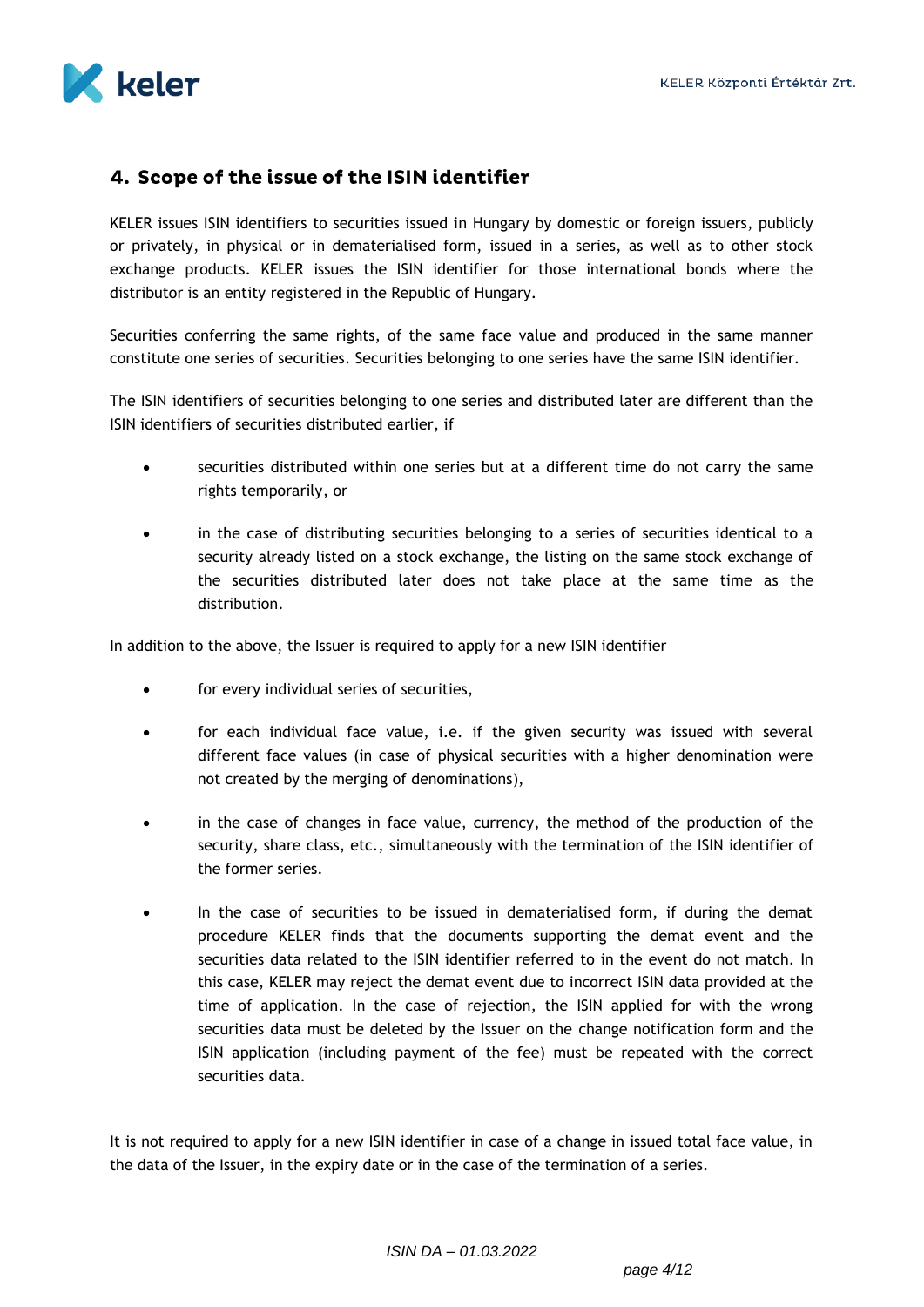

If the change is a consequence of the issuer's decision, the report shall be made and the necessary measures shall be taken following the registration of the decision by the company court in case of shares, while in case of other securities, without delay following the decision.

In case of dematerialised securities, the Issuer shall act in accordance with the provisions of the effective legal regulations, and shall give instructions concerning the issuing of the dematerialised securities within the frameworks of a Demat event and the recording of the changes in the dematerialised securities series.

# 5. The process of applying for an ISIN identifier

#### 5.1 By a form

Pursuant to Annex 1 to the ISIN Decree, for each security type, the applicant may download the relevant form titled "Securities code (ISIN) application form" from the website of KELER [\(www.keler.hu\)](http://www.keler.hu/). The applicant may deliver the completed application form, signed, scanned as PDF and sent to KELER to [iktato@keler.hu.](mailto:iktato@keler.hu)

A copy of the certificate of the bank on the payment of the processing fee must be attached to the application.

#### 5.2 Electronically

The applicant may apply for the ISIN identifier electronically through the Internet-based application operated by KELER (hereinafter: eISIN), which is available on the website of [www.keler.hu.](http://www.keler.hu/) Registration for the application is a precondition for the use of eISIN.

### 6. "Restriction by the Issuer" recorded in the eISIN application

The Issuer has the possibility to restrict the users entitled to act on its behalf by completing the form entitled "[Reporting of restriction by the issuer in eISIN](http://www.keler.hu/keler/keler.listhead.news.page?nodeid=1220)" available on KELER's website, by which it can prevent unauthorised persons from applying for ISIN identifiers on its behalf. The form shall be sent with authorised signature to the e-mail address [iktato@keler.hu.](mailto:iktato@keler.hu)

If the Issuer wishes to modify the scope of users, it may initiate this by making a new statement.

KELER sends a confirmation to the applicant on the setting of the user restriction, and the restriction becomes effective as of the 3rd business day following the receipt of the statement at the latest.

### 7. Process of the issue of the ISIN identifier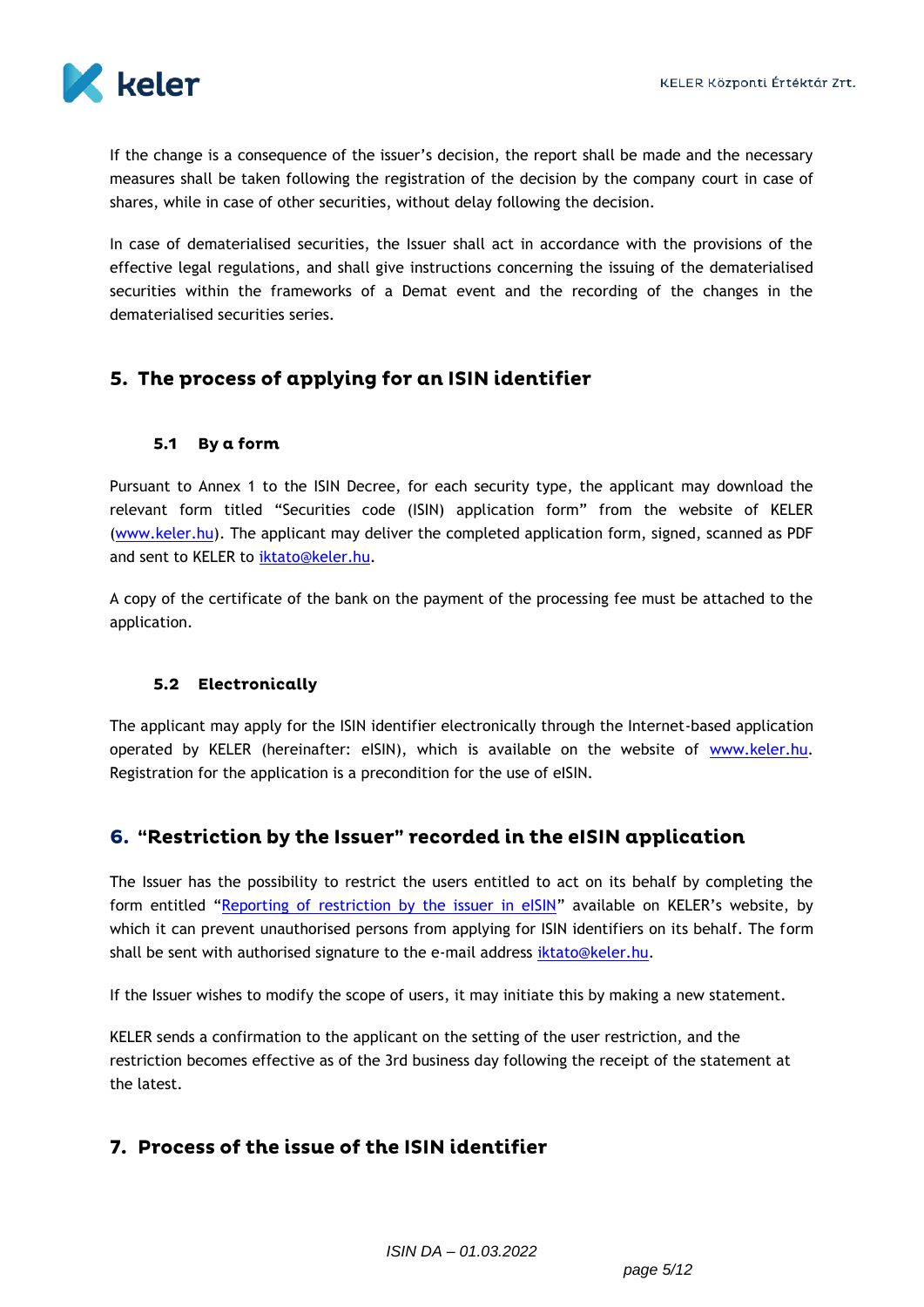

#### Handling of applications received in a printed form  $7.1$

Prior to the issue of the ISIN identifier, KELER will perform a formal check on the availability of the necessary documents.

After formal check, KELER will also perform a substance check for the details of the application in case of Shares, otherwise will not verify whether the data contained in the application are true.

If KELER has not found any formal or substance error in the check, it will record the indicated data in its register and issue the ISIN identifier for the given series of securities.

KELER will record the ISIN identifier together with the date of allocation in the section "To be filled in by KELER" of the form entitled "Datasheet for issuing securities code (ISIN identifier)", which it will send within 3 business days by e-mail in accordance with the form.

The final invoice of the processing fee related to issuing the ISIN identifier will be sent in accordance with the form.

In relation to mutual funds, related FB code of the Issuer fund will be sent to the applicant along with the ISIN form.

If in the checking of the form and substance of the application KELER finds that data are missing or any of the data are not applicable, then it will notify the applicant on the further necessary steps in a message sent to the e-mail address indicated on the application. If the payment of the processing fee of issuing the ISIN identifier was made simultaneously with the submission of the application, then KELER will issue an advance invoice, which it will settle with the final invoice to be issued after the issue of the ISIN identifier.

If the application was completed improperly, i.e.

- payment of the ISIN processing fee was not certified,
- the data necessary for the issue of the ISIN identifier were not fully provided,
- or the data indicated in the application are not applicable,

then the applicant is allowed to submit a new application with reference to the processing fee paid earlier, and the ISIN identifier may be issued with these data.

If the applicant fails to submit the requested documents within 90 days, then KELER will reject the original application, and therefore no ISIN identifier will be issued. It will inform the applicant on the rejection in writing, and if there is an advance invoice, then it will be cancelled and sent back, and the ISIN processing fee will be transferred back to the account of the applicant.

#### 7.2 Handling of applications submitted electronically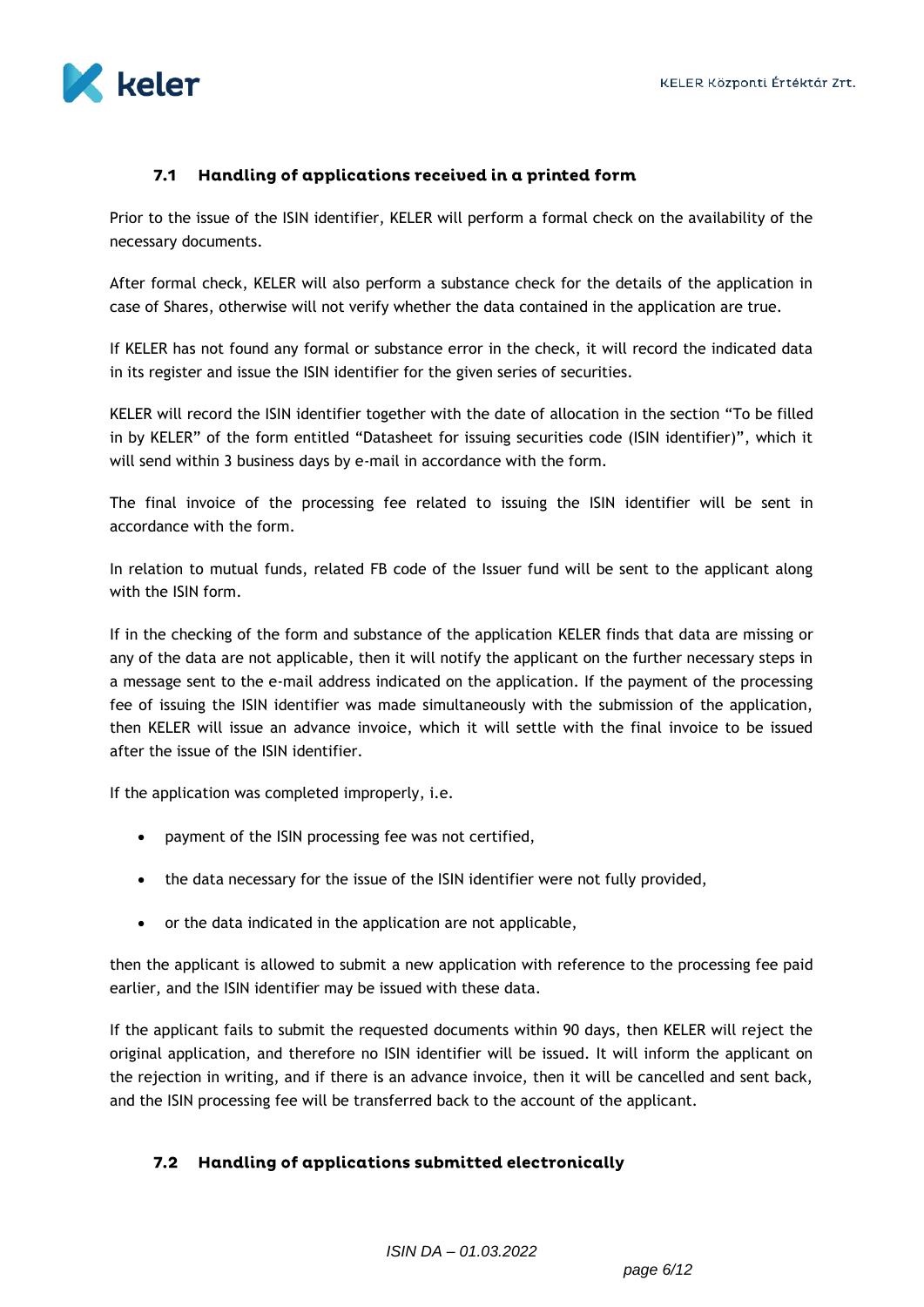

The applicant may apply for an ISIN identifier electronically, on the system operated by KELER available on its website (www.keler.hu), through the [eISIN application.](https://isin.keler.hu/user/inputLogin.action)

The applicant must have an individual e-mail address that must be registered in advance in the eISIN application.

After the submission of the application, the user has to pay the processing fee of the ISIN identifier electronically requested in the eISIN application: the user will be forwarded to the online payment site and has to pay the fee with bank card.

During the operating time of the eISIN application, the applicant may receive the requested ISIN identifier within 60 minutes, based on the data uploaded in the application.

After successful payment of the fee and the issue of the ISIN identifier, KELER will issue the final invoice on the processing fee. The serial number of the completed invoice will be also displayed on the eISIN application, among the data related to the order. The invoice will be issued and sent containing the data specified by the user.

The data sheet for the issued ISIN identifier can be downloaded via the application.

In relation to mutual funds related FB code will be sent separately to the e-mail address of the contact person after the successful issuance of ISIN identifier.

If the payment of the fee fails, then the application for the issue of the ISIN identifier will remain among the "Pending payment" items, and therefore the fee may also be paid at a later date. Without payment of the ISIN processing fee the application will not be delivered to the system generating the ISIN identifier, and therefore no ISIN identifier will be issued.

#### 7.3 Contacts

- a) If after 10 business days following the date of submission of an application on a form:
	- the applicant has not received a notification on the ISIN identifier, then the applicant may inquire about the reason thereof at [isin@keler.hu](mailto:isin@keler.hu)
	- the applicant has not received an advance invoice or final invoice on the processing fee paid by it, then the applicant may inquire about the reason thereof by sending a mail to the email address [FKNYVELSG-1@keler.hu.](mailto:FKNYVELSG-1@keler.hu)
- b) If, in the case of an application initiated through the eISIN application, after 1 business day:
	- the applicant has not received a notification to their e-mail address on the completion of the generation of an ISIN identifier after the successful payment of the fee, or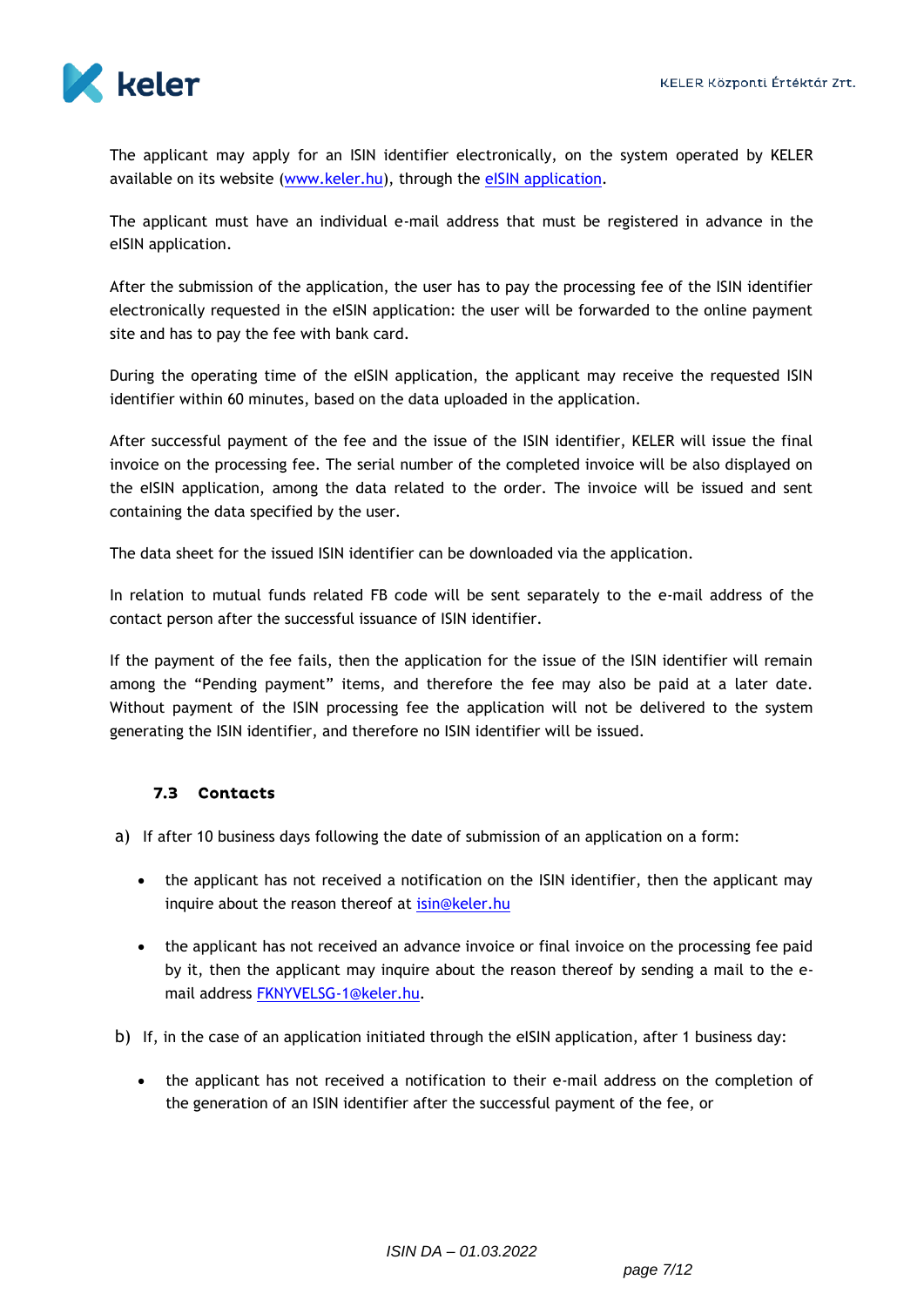

- after the completion of payment the eISIN application does not confirm the ISIN identifier on the eISIN platform, then the applicant may inquire about the reason thereof at [isin@keler.hu.](mailto:isin@keler.hu)
- c) If after 3 business days the number of the final invoice issued on the payment of the processing fee is not displayed in the eISIN application, then the applicant may inquire about the reason thereof by sending a mail to the e-mail address [FKNYVELSG-1@keler.hu.](mailto:FKNYVELSG-1@keler.hu)
- d) If after 10 business days the applicant has not received a final invoice on the processing fee paid by it, then it may inquire about the reason thereof by sending a mail to the e-mail address [FKNYVELSG-1@keler.hu.](mailto:FKNYVELSG-1@keler.hu)

# 8. The billing rules of the fee of issuing the ISIN identifier

The fee of the issue of the ISIN identifier is contained in the effective [Fee Schedule](http://www.keler.hu/keler/keler.news.page?nodeid=285) of KELER.

In the case of an ISIN identifier requested on a form:

- an advance invoice may be issued on the processing fee paid in advance, as described above,
- the final invoice will be sent to the applicant in accordance with its instructions together with the confirmation of the ISIN identifier.

If the applicant does not give separate instructions concerning the details of the buyer to be indicated in the invoice, then KELER will automatically issue both the advance and the final invoice for the details of the Issuer.

In the case of an ISIN identifier requested through the eISIN application the invoice will be issued containing the data that can be specified on the interface of the application and will be mailed or sent to the applicant in accordance with its instructions.

### 9. Technical ISIN identifier

KELER generates technical ISIN identifiers on its own authority for the physical securities accepted in its Depository for individual deposit handling, not suitable for registering at the ISIN identifier indicated on the securities:

- the given security series was printed without ISIN identifiers,
- the ISIN identifier printed on the given securities is inactive in KELER's central security register,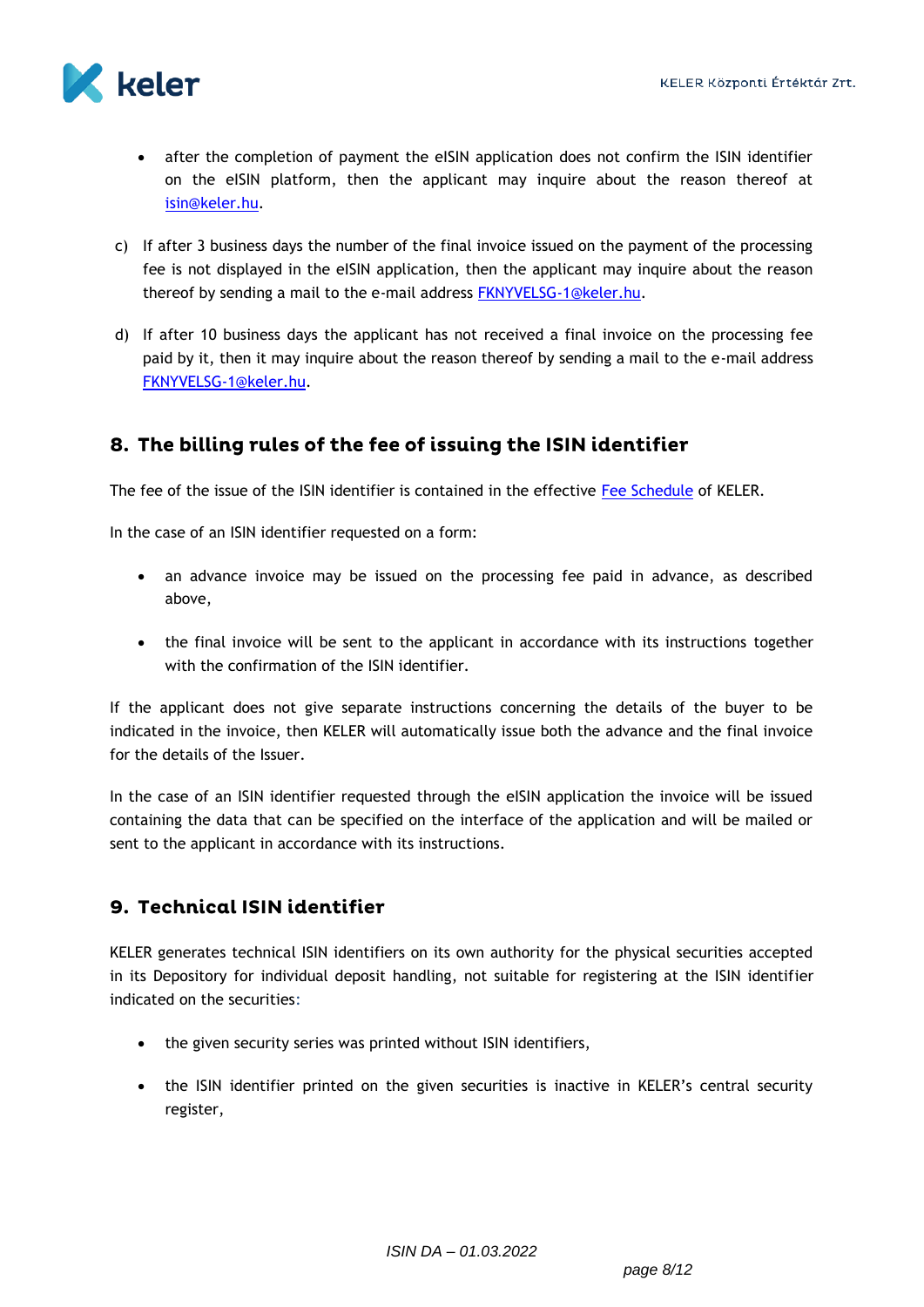

- the face value of the given security has changed, which was indicated by the issuer by reprinting it on the security, and the issuer failed to apply for a new ISIN identifier for the new face value (in such case, the face value printed on the security and the registered face value are different)
- the ISIN identifier printed on the given security has a different face value in KELER's central security register than on the printed security
- the issuer applied for one single ISIN identifier for its securities series of various face values, but otherwise conferring the same rights.

The technical ISIN identifiers can be found in the list of ISIN identifiers published on KELER's website.

#### $10<sub>1</sub>$ Central securities register

The central securities register contains data of securities issued in Hungary in a retrievable manner.

In the framework of the central securities registration activity, KELER keeps records of the following:

- the data of securities publicly issued in Hungary,
- in the case of printed debt securities, data on the method of interest payment, which the Issuer must specify in the additional form (Form 9) immediately after the issuance of the ISIN code. Following ISIN allocation, KELER will record the series as "variable interest rate" due to a lack of data until the Issuer provides appropriate information on the method of interest rate allocation.
- the data of dematerialised securities regarding which it has concluded a contract with the issuer for reporting.

In the [List of ISIN identifiers](https://edemat.keler.hu/eib_webadmin/edematorderlistaction) on its website, KELER publishes, among other things, the following securities data and the data necessary to identify the Issuer:

- the category of the dematerialised security defined by the General Business Rules of KELER,
- in the case of dematerialised equities, any restriction on the transfer of the series of equities,
- in the case of dematerialised securities, indication of whether the security has been produced,
- in case of dematerialised securities, the FISN (Financial Instrument Short Name) code specified to the series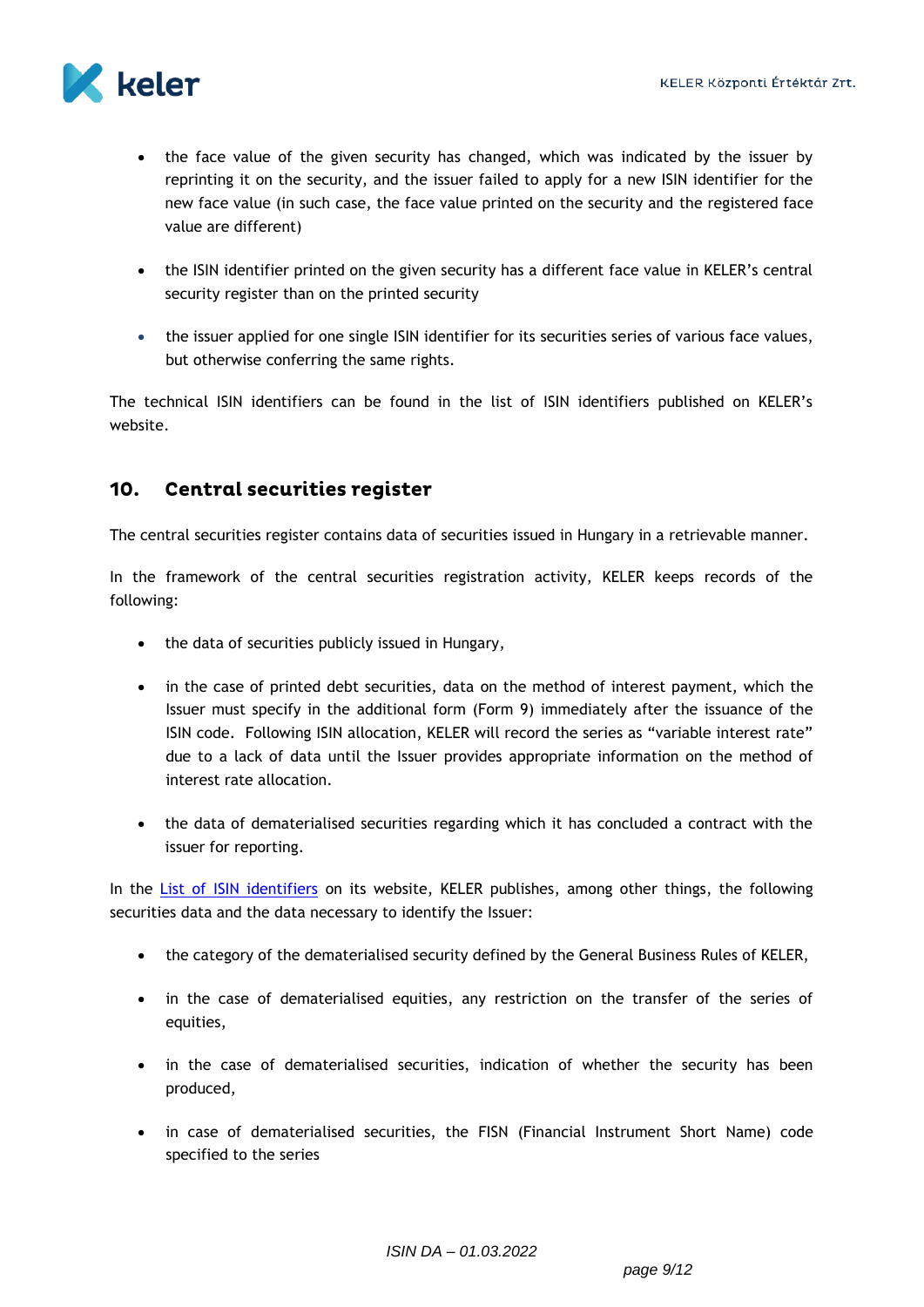

CFI (Classification of Financial Instruments) code specified to the series.

Within 5 days following the date of the change the Issuer has to report to KELER as central securities depository any changes in the data of the series of securities or in the data of the Issuer.

Since data are recorded according to the reports of the Issuer, therefore KELER shall not be held liable if the data kept on record are no longer valid.

KELER is entitled and obliged to report data kept in its registry, both within Hungary and to foreign countries.

It is important for every market participant to update the securities data reported to KELER, with special regard to changes in the name of the Issuer, in the registered office of the Issuer, changes in the face value of the issued securities, conversion or termination of the series of securities.

#### 10.1 Procedure in the case of changes in data

If such changes occur in the group of the data specified in the application for the ISIN identifier that do not result in the issue of a new ISIN identifier (e.g. change of the issued volume, change in the data of the Issuer, change in the manner of distribution, etc.), then the report may be made in the following ways:

- in the case of physical securities or securities to be produced as dematerialised securities, on the form titled " <u>[form to report change to the central security register](https://www.keler.hu/Dokumentumtár/Formanyomtatványok/ISIN%20nyomtatványok/2022_02_01_1.%20Változasbejelento%20kozpont%20ertekpapir%20nyilvantartashoz.pdf?download)</u>" (form no. 1),
- In the case of dematerialised securities, the changed data will be recorded in the central securities register only simultaneously with the completion of the process of dematerialisation, automatically.

The applicant may send the completed, originally signed and scanned application as a .pdf file to KELER to the e-mail address [iktato@keler.hu.](mailto:iktato@keler.hu)

The issuer may send the officially signed form titled "[Form to report change to the central security](https://www.keler.hu/Dokumentumtár/Formanyomtatványok/ISIN%20nyomtatványok/2022_02_01_1.%20Változasbejelento%20kozpont%20ertekpapir%20nyilvantartashoz.pdf?download)  [register](https://www.keler.hu/Dokumentumtár/Formanyomtatványok/ISIN%20nyomtatványok/2022_02_01_1.%20Változasbejelento%20kozpont%20ertekpapir%20nyilvantartashoz.pdf?download)" (form no. 1) to KELER, in the original counterpart or as an electronic document to the email address [iktato@keler.hu.](mailto:iktato@keler.hu) KELER will confirm to the applicant that the data have been updated on the form sent by the sender, attached to the e-mail.

#### 10.2 Process in the case of the termination of an ISIN identifier

KELER will never delete an ISIN identifier from the central register of securities, it will only set the status of the ISIN identifier to inactive, i.e. it will continue to include it in the central securities register, thereby ensuring that the register is complete.

The process of cancellation of an ISIN identifier is the following:

• Based on the instruction of the issuer: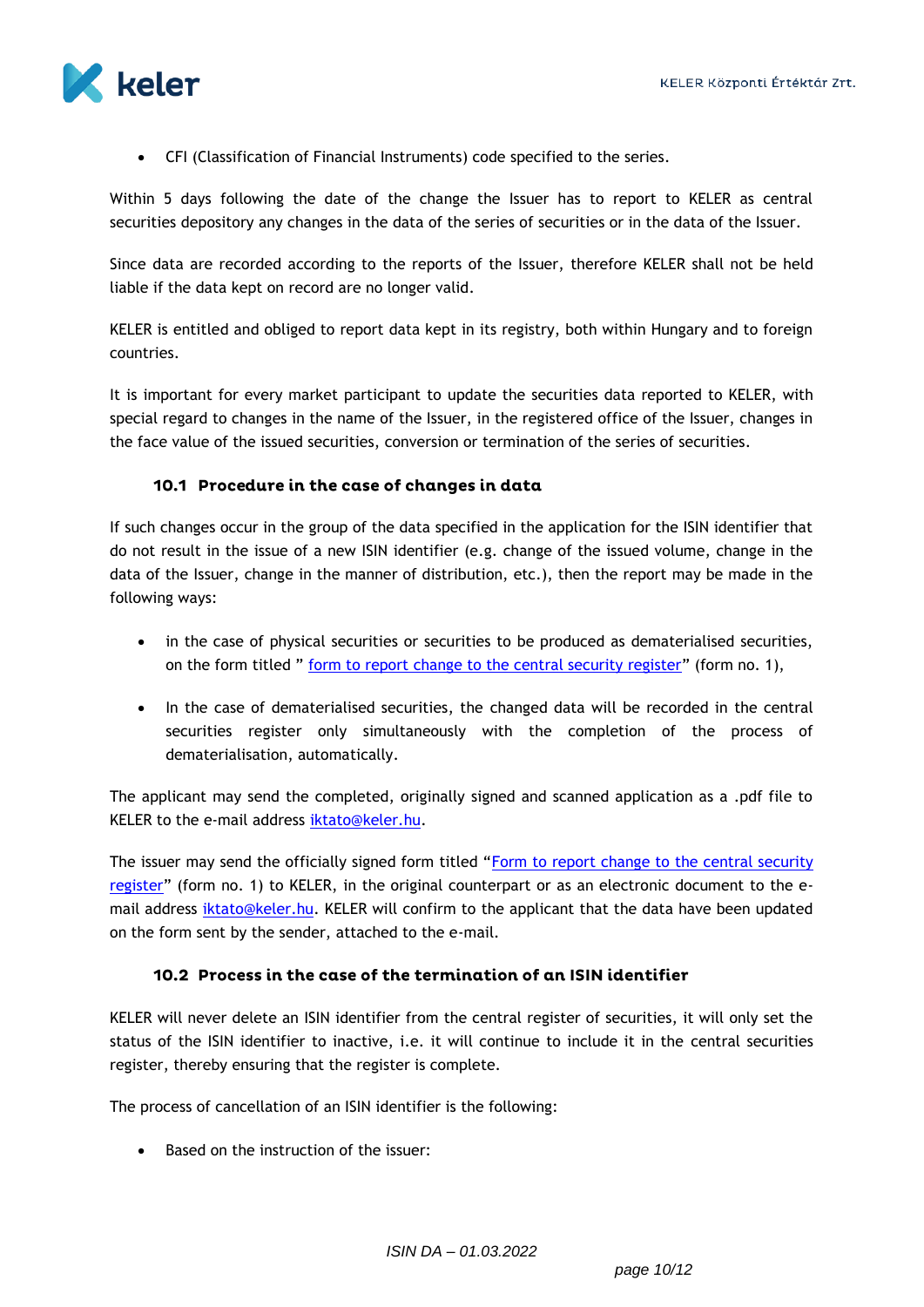

- $\circ$  In the case of a series of physical securities and in the case of a series of securities instructed to be produced in a dematerialised manner, KELER will set the ISIN identifier of the series to inactive based on the form titled "[form to report change](https://www.keler.hu/Dokumentumtár/Formanyomtatványok/ISIN%20nyomtatványok/2022_02_01_1.%20Változasbejelento%20kozpont%20ertekpapir%20nyilvantartashoz.pdf)  [to the central security register](https://www.keler.hu/Dokumentumtár/Formanyomtatványok/ISIN%20nyomtatványok/2022_02_01_1.%20Változasbejelento%20kozpont%20ertekpapir%20nyilvantartashoz.pdf)" (form no. 1). KELER will not notify the issuer on the fact of the cancellation directly, the issuer may obtain this information from the website of KELER (https://www.keler.hu/isin/).
- o Simultaneously with the cancellation of dematerialised securities recorded on central securities accounts, the ISIN identifiers of series of securities with or without maturity are set to inactive status. KELER does not notify the issuer on the termination of the ISIN identifier, it only confirms cancellation from the securities accounts.
- Based on the report of the Magyar Nemzeti Bank (hereinafter: Supervision):
	- o KELER will set the ISIN identifier of the relevant security to inactive if the Supervision has adopted a resolution on the termination of the given security, or if the Supervision has rejected to permit the issue of the security. The Supervision will always notify KELER on the rejection of permission for a particular issue. KELER will notify the issuer on the termination of the ISIN identifier - simultaneously with sending a copy of the resolution of the Supervision - within 3 business days. These ISIN identifiers will not be reissued either.
- On its own authority, KELER will:
- After the maturity date of securities with a maturity and ordered to be produced in a dematerialised manner or in physical form, KELER will automatically cancel the ISIN identifier even if no such notification was received from the issuer. The ISIN identifier of securities produced in physical form will not be deleted automatically.
- In the case of securities with no maturity date, ordered to be produced in a dematerialised manner, and physical securities that were not deposited in the central depository, if KELER learns that the court of registration cancelled the issuer of the given security from the company registry conclusively, without recording a legal successor, the ISIN identifier of the series will be deleted automatically.
- The issuer of the series of printed securities with no maturity dates which are in the custody of KELER, if the company court has deleted them from the company register without registration of a legal successor, will be deleted from the register after the destruction of the securities held in custody.